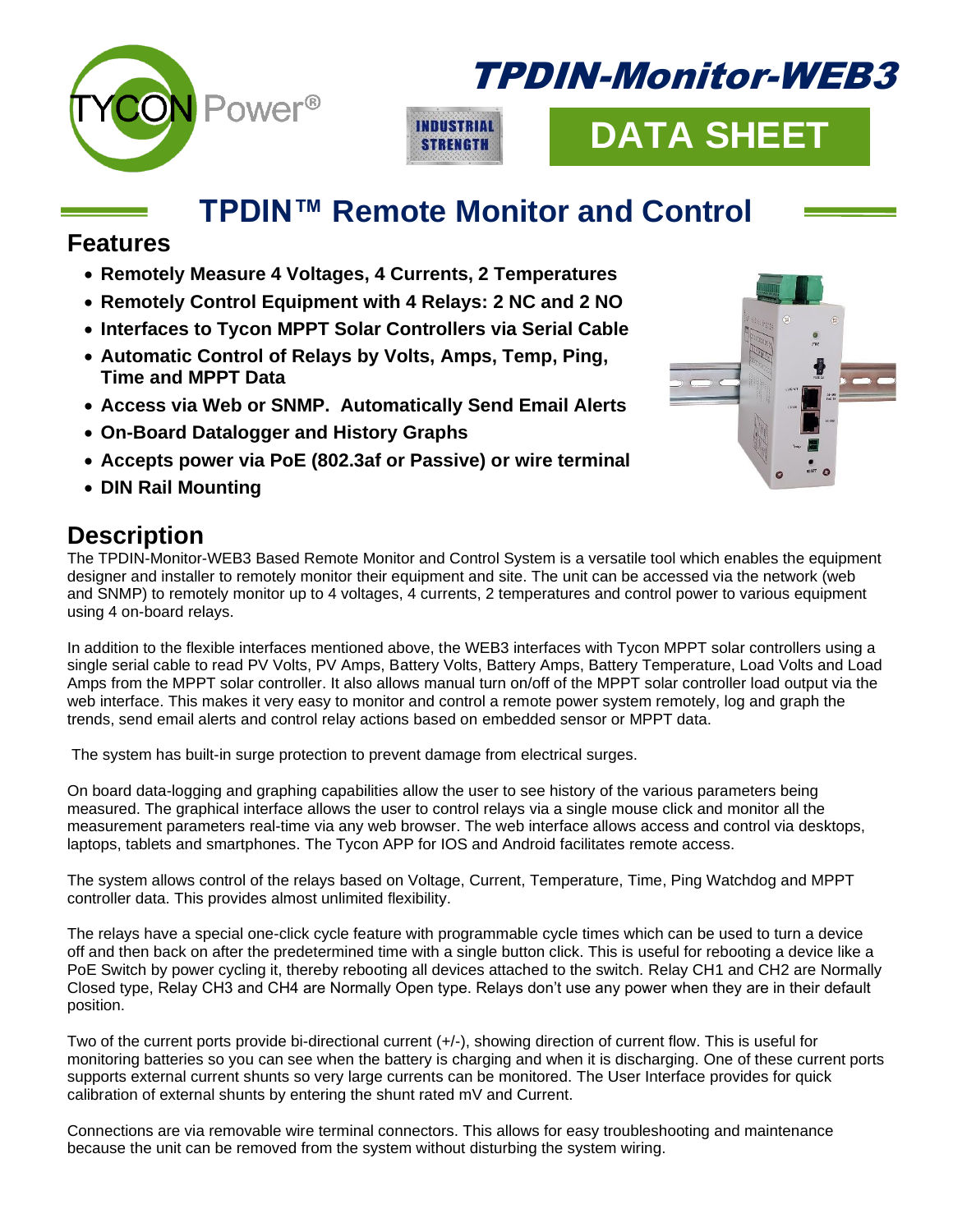## *TPDIN-Monitor-WEB3*

User defined labels for each parameter makes sure that when viewing the web interface or graphs that users can quickly identify the parameter they are concerned about. An internal real time clock based on PC time or Internet time ensures that data logging is accurate. Each Monitor can also have a unique name to identify it on the network. This makes it easy to manage multiple units on a network.

Each parameter has programmable +/- offsets to be able to perform field calibration to compensate for things such as line loss or variations in measuring equipment. This provides unsurpassed flexibility as each device can be tailored by the user to their specific needs.

The unit can be setup to send emails of the present parameter readings based on a periodic time period or based on parameters exceeding programmable preset limits. Using SNMP allows the user to create a fully automated remote data collection and control system.

A free discovery tool is available via download to assist in finding the Tycon® units on the network. It works across different subnets. This is helpful if a user forgets the IP address of the unit or has the unit configured for DHCP client and he is unsure what IP address the unit is operating on.

#### **Specifications**

|                                         | <b>TPDIN-Monitor-WEB3</b>                                                                                                     |  |
|-----------------------------------------|-------------------------------------------------------------------------------------------------------------------------------|--|
| <b>Voltage Measurement (DC)</b>         | $V1, V2, V3, V4 = 1-80VDC$                                                                                                    |  |
| <b>Voltage Measurement Accuracy</b>     | $+/- 0.1V$                                                                                                                    |  |
| <b>Current Measurement (DC)</b>         | 11, I2 = 0.1A to 15A (20A Peak) using 12AWG Wire, I3 = $+/$ -10A<br>14 Supports External Current Shunts - Input Range +/-25mV |  |
| <b>Current Measurement Accuracy</b>     | $+/- 0.1A$                                                                                                                    |  |
| <b>Common Mode Voltage Range</b>        | $-14V$ to $+80V$                                                                                                              |  |
| <b>Temperature Measurement</b>          | $T1.T2 = -40C$ to 125C                                                                                                        |  |
| <b>Temperature Measurement Type</b>     | $T2$ = Embedded, $T1$ = External Sensor (included)                                                                            |  |
| <b>Temperature Measurement Accuracy</b> | $+/- 1$ degC                                                                                                                  |  |
| <b>Relays</b>                           | CH1, CH2 (NC); CH3, CH4 (NO) = 10A 30VDC, 125-250VAC                                                                          |  |
| <b>Relay Control</b>                    | CH1, CH2, CH3, CH4 = Manual or Automatic based on Volts, Amps,<br>Temperature, Ping(5 secs Interval, 3 min Holdoff) or Time   |  |
| <b>Power Requirements</b>               | 10-57VDC Wire Terminal or<br>802.3af/at Class 0 PoE or 24V Passive PoE<br>1.5W All Relays Off, 3.5W All Relays On             |  |
| <b>Accessibility</b>                    | Via Web Browser and SNMP                                                                                                      |  |
| Data-Logger                             | FIFO, Max 4048 data sets, Programmable log interval                                                                           |  |
| <b>Data Connections</b>                 | 8 Pin RJ45, 6pin RJ12 RS232/485 Interface to Tycon MPPT Solar<br>Controllers                                                  |  |
| <b>Measurement Connections</b>          | Removable Wire Terminal                                                                                                       |  |
| <b>Wire Size</b>                        | 12AWG Max                                                                                                                     |  |
| <b>Mounting</b>                         | <b>DIN Rail</b>                                                                                                               |  |
| <b>Operating Temperature</b>            | -40C to +75C (-40F to 167F)                                                                                                   |  |
| <b>Humidity (RH)</b>                    | 0% - 90%                                                                                                                      |  |
| <b>Dimensions (LxWxH)</b>               | 125 x 102 x 46mm (4.9" x 4" x 1.8")                                                                                           |  |
| <b>Weight</b>                           | 410g (14.5 oz)                                                                                                                |  |
| <b>Certifications</b>                   | FCC & CE                                                                                                                      |  |